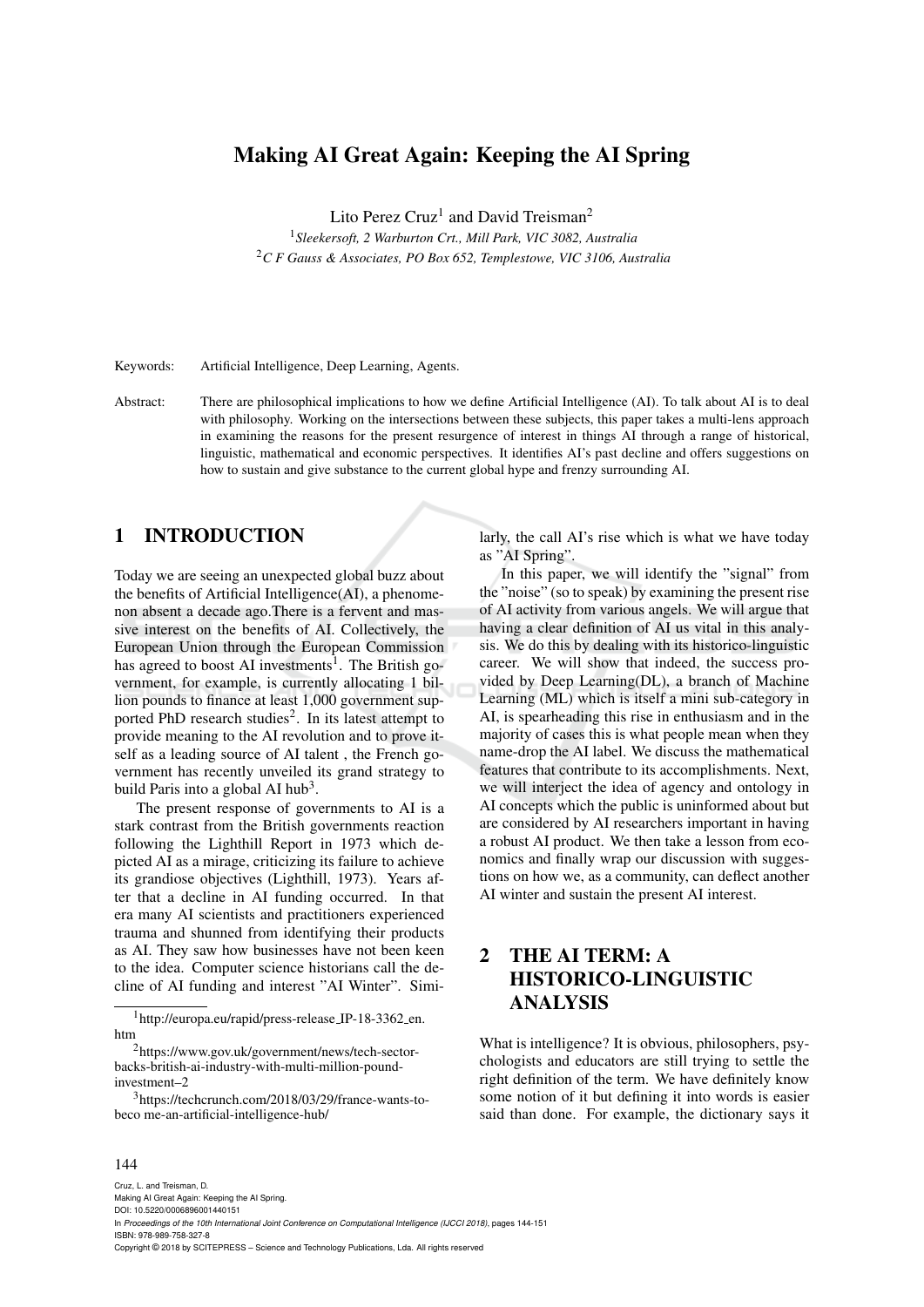is "the ability to acquire and apply knowledge and skills". This is too broad. Because of this imprecision in identifying human intelligence, we face the same dilemma when it comes to machine intelligence, i.e., AI. Of course, all are aware that Alan Turing was one of the first people who asked if machines could think. Yet, it has been recognized that AI's goals have often been debatable, here the points of views are wide and varied. Experts recognize this inaccuracy and they do rally for a more formal and accurate definition (Russell, 2016). This ambiguousness, we believe, is a source of confusion when AI researchers see the term used today (Earley, 2016) (Datta, 2017).

If a computer program performs optimization, is this intelligence? Is prediction the same as intelligence? When a computer categorizes correctly an object, is that intelligence? If something is automated, is that a demonstration of its capacity to think? This lack of canonical definition is a constant problem in AI and it is being brought again by computer scientists observing the new AI spring (Datta, 2017).

Carl Sagan said,"You have to know the past to understand the present" and so let us apply this rule by studying the history of the AI term so that we may see why AI is suddenly getting very much publicity these days.

John McCarthy, the inventor of the LISP programming language, in 1956 introduced the AI term at a Darthmouth College conference attended by AI personalities such as Marvin Minsky, Claude Shannon and Nathaniel Rochester and another seven others of academic and industrial backgrounds (Russel and Norwig, 2010), (Buchanan, 2006). The researchers organized to study if learning or intelligence, "can be precisely so described that a machine can be made to simulate it" (Russel and Norwig, 2010). At that conference, the thunder came from the work demonstrated by Allen Newell and Herbert Simon with J. Clifford Shaw of Carnegie Mellon University on their Logic Theorist program (Flasinski, 2016) (Russel and Norwig, 2010). This program was a reasoner and was able to prove most of the theorems in Chapter 2 of *Principia Mathematica* of Bertrand Russell and Alfred North Whitehead. Being in the field of foundations of mathematics, many hoped that all present mathematical theories can be so derived. Ironically they tried to publish their work at the *Journal of Symbolic Logic* but the editors rejected it, not being astounded that it was a computer that derived and proved the theorems.

Though it was in 1956 when the term was used,

the judgment of the community is that as far back as 1943, the work done by Warren McCulloch and Walter Pitts in the area of computational neuroscience is AI (Russel and Norwig, 2010). Their work entitled *A Logical Calculus of Ideas Immanent in Nervous Activity* (McCulloch and Pitts, 1943) (Russel and Norwig, 2010) (Flasinski, 2016) proposed a model for artificial neurons as a switch with an "on" and "off" states. These states are seen as equivalent to a proposition for neuron stimulation. McCulloch and Pitts showed that any computable function can be computed by some network of neurons. The interesting part is that they suggested these artificial neurons could learn. In 1950, Marvin Minsky and Dean Edmonds inspired by the former's research on computational neural networks (NN), built the first hardware based NN computer. Minsky later would prove theorems on the limitations of NN (Russel and Norwig, 2010).

From the above developments we can see that over optimistic pronouncements emerged right at the inception of AI. Such type of conduct bears upon our analysis below.

## 3 AI PARADIGMS AND DEGREES

#### 3.1 Symbolic vs Connectionist

Going back to Section 2, we may observe the following. The group gathered by McCarthy proceeded to work on the use of logic in AI and is consequently called by some as the *Symbolic* approach to AI. Authors have called this view Good Old Fashion AI (GOFAI). Most of these people apart from Minsky, worked on this field and for a while gathered momentum primarily because it was programming language based and due to the influence of Newell and Simon's results. Those working on NN were called *Connectionists* since by the nature of networks, must be connected. These groups continue to debate each other on the proper method for addressing the challenges facing AI (Smolensky, 1987).

This distinction in approaches should come into play when the AI term is used but hardly is there an awareness of this in the media and the public.

### 3.2 Strong or Weak AI

In 1976, Newell and Simon taught that the human brain is a computer and vice versa. Hence, anything the human mind can do, the computer should be able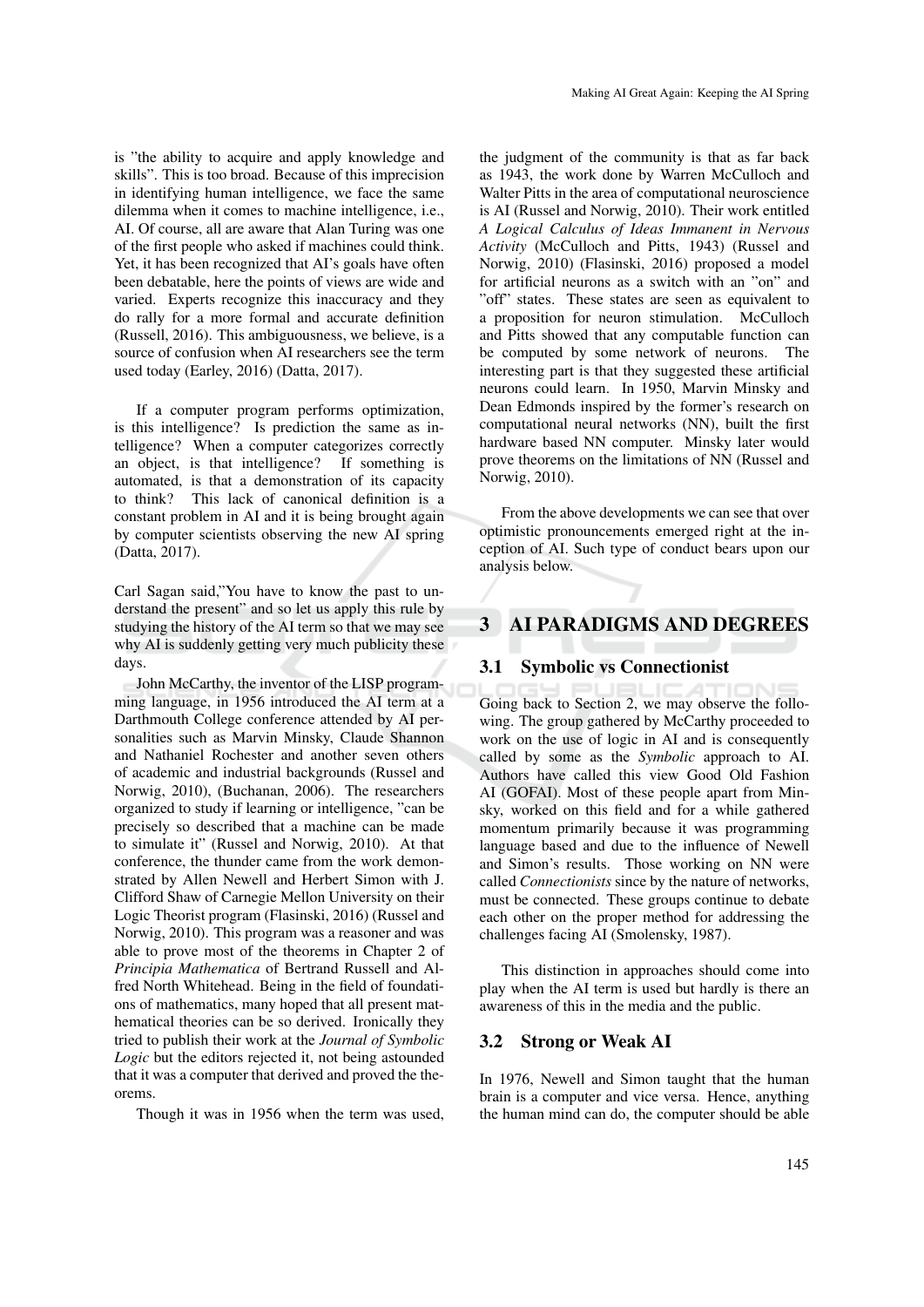to do as well. In (Searle, 1980), Searle introduced Strong AI versus Weak AI. Strong AI treats the computer as equivalent to the human brain or the "brain in the box". Therefore, Strong AI implies that the computer should be able to solve any problem. This is also called Artificial General Intelligence (AGI).

On the other hand, Weak AI considers the computer as a device geared up to solve only specific or particular tasks. Some call this Narrow AI.

We believe unawareness of this distinction can be a source of confusion when one says that a product has AI. As an example, a search in LinkedIn on the term "artificial intelligence" will show the term is used in articles or posts with no distinction. Somehow these ideas get lost in the "translation" each time the AI term is utilized.

## 4 THE RISE AND FALL OF AI

From 1952-1969, AI researchers were scoring success points. For example, Newell and Simon extended their Logic Theorist to General Problem Solver (GPS) which can solve puzzles. This program mimicked the way a typical human might proceed in solving a problem or task, such as establishing sub-goals and planning possible actions. The AI community at that time were filled with people trained in the STEM discipline and for them to see a program prove theorems, knowing that this process involves creativity and imagination, certainly were impressed when Herbert Gelernter produced his Geometry Theorem Prover. Seeing a computer play checkers and beat its human opponent created a strong impression. The symbolic AI proponents dominated this phase of AI history and their enthusiasm was at boiling point high. It is at this stage that AI scientists receive funding for their research.

Back in 1957 people saw then that computers occupied a floor with no monitors for data entry. Imagine you hearing Herbert Simon say there are now in the world machines that think, that learn and that create. Simon also said that within 10 years of that time, computers would play chess and prove significant mathematical theorems (Russel and Norwig, 2010). Simon was not wrong on what the computer can do, but was wrong with the time, he was too optimistic. This finally happened 40-50 years after his statement.

We note that at this stage, the connectionists were also gaining ground with their idea of the *perceptron*, the precursor to NN.

(Russel and Norwig, 2010) mark 1966-1973 as the first fall of AI or what may be called the first AI winter. In 1973, the famous report by the British government known as the Lighthill report shot and burst the lofty balloon of AI (Lighthill, 1973). It lambasted promoters of AI. We can characterize the cause of disappointment due to the following:

- Fooled by novelty. The computer playing chess and proving theorems is quite remarkable for those who understand the challenge of doing this, but can we transfer this principle to something practical and useful? Perhaps like translating Russian documents to English? Here AI at this point, failed.
- Problem of Intractability. AI life oriented problems are often characterized by a wide search space trying out possible solution pats. Thus, this went game playing. The search process takes a lot of computing cycles which were then too slow to provide timely answers.

We can add here the other factor of having high hopes for the perceptron which have proven by its own proponent (Minsky and Papert) that it lacked expressivity as a source of intelligent behavior.

In the late 1970s *expert systems* began to rise and brought a lot of success. One can legitimately consider them Weak AI. Again, it came from the work of symbolic AI scientists who worked on *knowledge representation systems*(KR). AI experienced new life in the early 1980s. However, after this, it fell again the second time because they failed to deliver on over-hyped promises.

It seems when AI experiences success, AI enthusiasts get carried away making unbridled promises of what it can do and deliver, e.g., the famous Andrew Ng tweeted that radiologists will soon be obsolete (Piekniewski, 2018). Though the critic might be against AGI, it affects negatively Weak AI as well.

Thus, it is the Strong AI proponents who is the source of AIs rise and also its cause for a down fall. We see this when Google's DeepMind AlphaGo<sup>4</sup> beat its first human opponent in the game of Go. Immediately we have experts saying it is now time to embrace AI with an expert saying AI will surpass human intelligence in *every field*. It will have superintelligence (Lee, 2017). We are not advocating AI

<sup>4</sup>https://deepmind.com/research/alphago/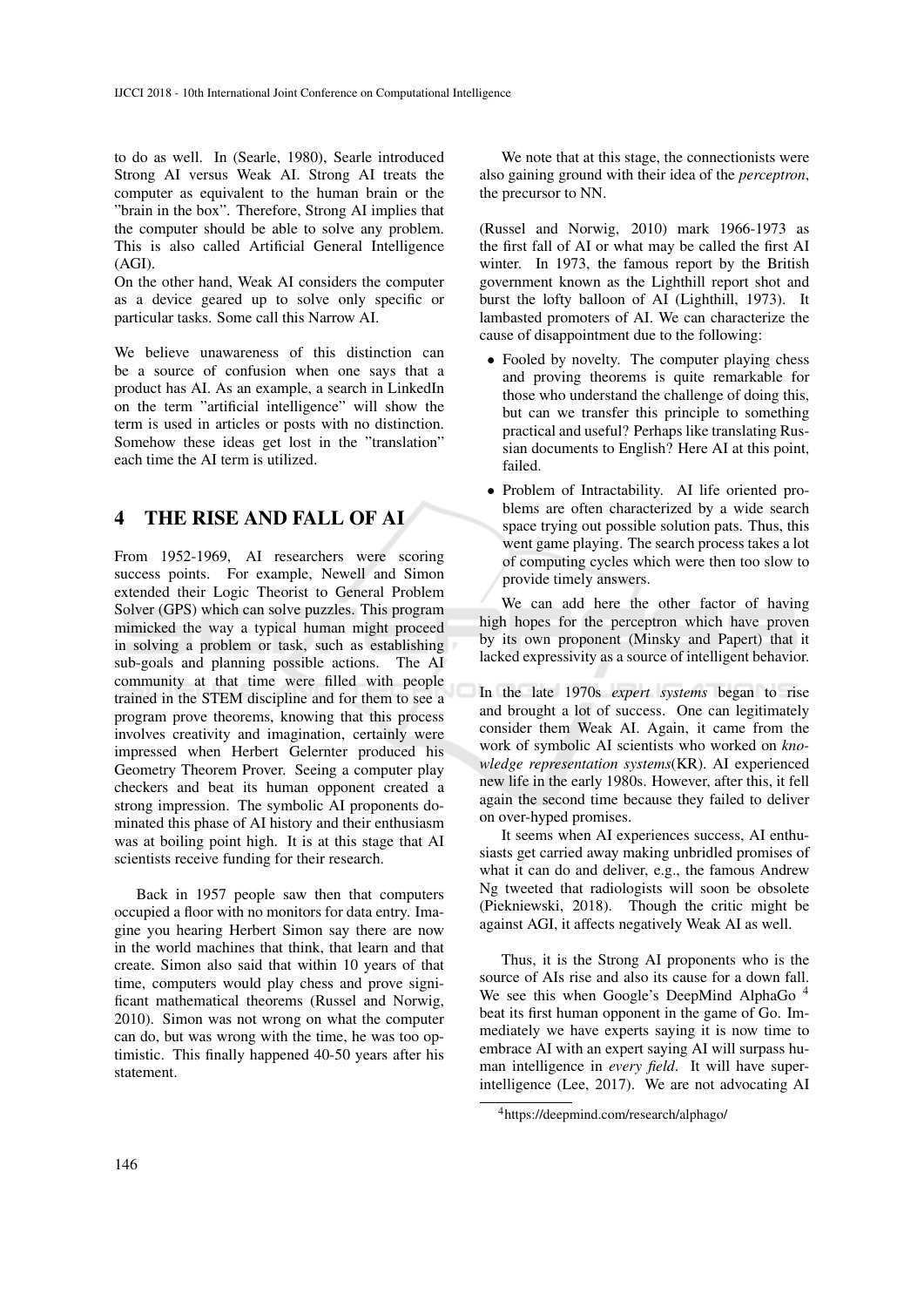phobia, not at all, but this assertion borders on tabloid fodder. Of course, a computer will beat a human in a game like Go. For one thing, humans get tired, they carry personal anxiety and family issues to the game, they could be suffering some illness as they play etc. Humans have many forces that can distract their concentration; but computers do not have any of these. So for sure, a computer will beat a human when it comes to game playing.

In short, who brought down AI? Well, in a way the AI researchers themselves through their over the top advertisements of what can be achieved by their research. There are severe lessons we can learn here.

## 5 SPEARHEADING AI

### 5.1 Is It Deep Learning?

When did AI become mainstream? When did it make a comeback? Following the idea of the Gartner Inc.'s hype cycle we may depict its rise, fall, rise and fall again by the picture in Figure 1.



Time Figure 1: AI's present hype cycle.

The media are divided on this. Some observed its comeback in 2015 (Ahvenainen, 2015). Others believe it came to the mainstream in 2016 (Aube, 2017). However, there appeared to be a silent creeping in of AI as far back as 2012 if we look at the funding increase in AI that happened world wide we see this in

#### Figure 2 which comes from Statista<sup>5</sup>

Note the steady increase starting from mere \$0.5B in 2012 to \$5.0B in 2016. This is an incredible jump in funding. Indeed, this is an astoundingly massive



Figure 2: AI Funding in Millions by Statista.

increase. In the same site we can read that it is projected that in 2018 the global AI market is worth about \$4.0B with the largest revenue coming from AI applied to enterprise applications market.

The press observe that it is *Deep Learning*(DL) that is carrying the torch for AI (Aube, 2017), (Ahvenainen, 2015). Starting from the idea of artificial neural network(ANN) from (McCulloch and Pitts, 1943), we best understand DL by referring back to its multilayer version. The diagram of a multi-layer ANN in Figure 3 is from (Haykin, 2008).



For convenience in space, we refer the reader to the details found in works like that of (Haykin, 2008) or (Bishop, 2006). We consider an ANN with two layers. Assume that the linear combination of input variables are called  $x_1, x_2, \ldots x_D$  and going into the first hidden layer with *M* neurons we get the output acti-

vation

$$
a_j = \sum_{i=1}^{D} w_{ji}^{(1)} x_i + w_{j0}^{(1)}
$$
 (1)

<sup>5</sup>https://www.statista.com/statistics/621197/worldwideartificial-intelligence-startup-financing-history/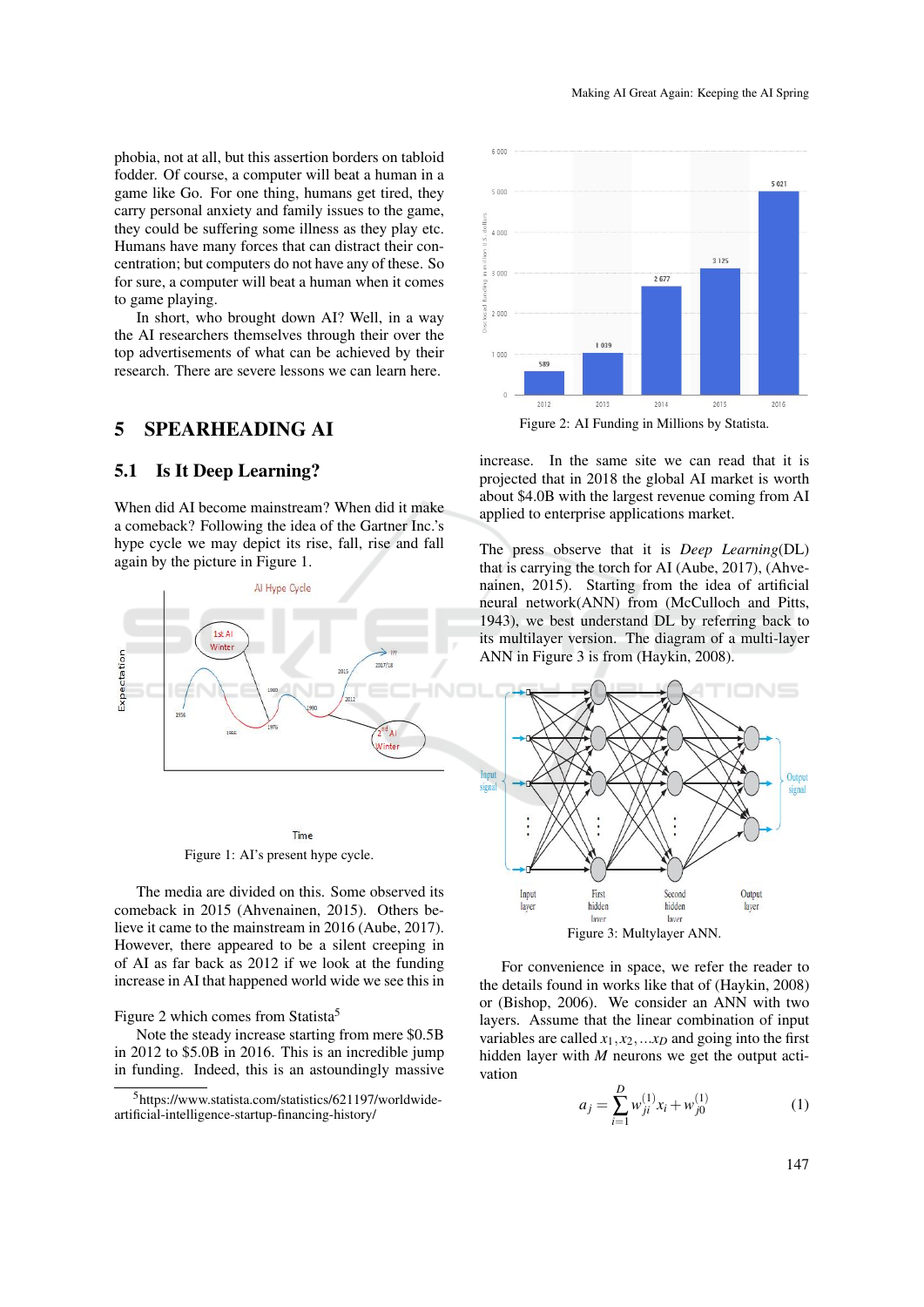The  $w_{ji}^{(1)}$  are the parameter weights and  $w_{j0}^{(1)}$  $j_0^{(1)}$  are the biases with the superscript  $(1)$  designating the first hidden layer. They then get transformed by an activation function  $h(\cdot)$  like  $z_j = h(a_j)$ . Then we get for *K* unit outputs the following

$$
a_k = \sum_{j=1}^{M} w_{kj}^{(2)} z_j + w_{k0}^{(0)}
$$
 (2)

These then finally get fed into the last activation function *y<sup>k</sup>*

$$
y_k = f(a_k) \tag{3}
$$

In DL, this multi-layer ANN is made more dense with several hidden layers in between.

We have some evidence that when AI is mentioned, the speaker really means DL. One indicator of this behavior is to see how data science training groups are using both terms. For example in Coursera doing a cursory search on the phrase AI in its courses will not give results of courses with AI as a title of the course. Instead, what one gets back are several courses on DL and machine learning(ML)! This is telling. Only one of these has the word AI in it and it is IBM's "Applied AI with DL". This shows that the term AI is made synonymous with DL. Somewhere in the course description of ML or DL subjects there is a mention of AI making the description do the following implication:

$$
deepLearning \Rightarrow artificial\_intelligence
$$

This is the reason why we believe those DL and ML courses come up.

The result is almost the same in edX but even better. In edX, the search came back with 6 courses having the title artificial intelligence in them with two from Columbia University and four from Microsoft. The interesting part is that along with these, the search came back with courses having titles containing data science, ML, DL, data analytics and natural language processing to name a few. Here we see strong support for the idea that when artificial intelligence is mentioned, DL (and ANN) is the associated concept. But, this just part of AI, not the whole of AI?

#### 5.2 Why It Is the Driver

We noted that both symbolic and connectionists AI scientists (in which ANN and by extension DL belong), experienced the same earlier funding failure. Both groups experienced the coldness of the AI winter. So how did ANN with DL come back into the IT industry?

- Some people kept the faith in ANN. The most notable of this is Prof Geoffrey Hinton, who is a part of the so called San Diego circle (Skansi, 2018). It was in 2012 when ANN and DL scored good publicity. Hinton's team lead by Alex Krizhevsky out performed the classical approaches to computer vision winning the competition on ImageNet (Chollet and Allaire, 2018). This attracted the attention of researchers and industry proponents so now in data science competitions it is impossible not to see an entry which did not use techniques found in dense ANN.
- It is agile. You do not have to worry about whether a feature is relevant or not, though it is a good practice to do so. However, this administrative burden prior to doing the computerized execution of the learning process is alleviated by DL. Picking the right feature to participate in the ML process is not a big issue with DL, instead the analyst spends time tweaking parameters in the ANN rather than laboring on finding sleek features to use.
- Computers now are faster. During the first down trend in AI, the computers were at its processing limits with the kind of lengthy computation required to adjust those neural weights continually to reach its optimum level. Today even an ordinary desktop computer can perform computer vision analysis using DL specially with the aid of Graphical Processing Units.

### 5.3 DL Works, but Why?

Mathematically speaking, no one knows yet why DL works so well. People use DL heuristically and not because one has a clear understanding how and why its mathematics works (Lin et al., 2017). AI scientists which include obviously researchers from various mathematical backgrounds are still abstracting from experience with their proposed foundational mathematics to the AI community. An example is that of (Caterini and Chang, 2018).

Let's accept it, all the disciplines be it from business, natural, medical or social sciences are in the quest for that elusive holy grail, the *f* in  $y = f(x)$ . We are always in search to find such a function for in succeeding, human life's difficulties might be minimized if not eliminated. DL and ANN comes close to approximating this *f* .

We may generalize DL formally in the following manner (Caterini and Chang, 2018). Assume we have *L* layers in a DL. Let  $X_i$  be inputs coming to neurons at layer *i*, and let *W<sup>i</sup>* be the weights at layer *i*. We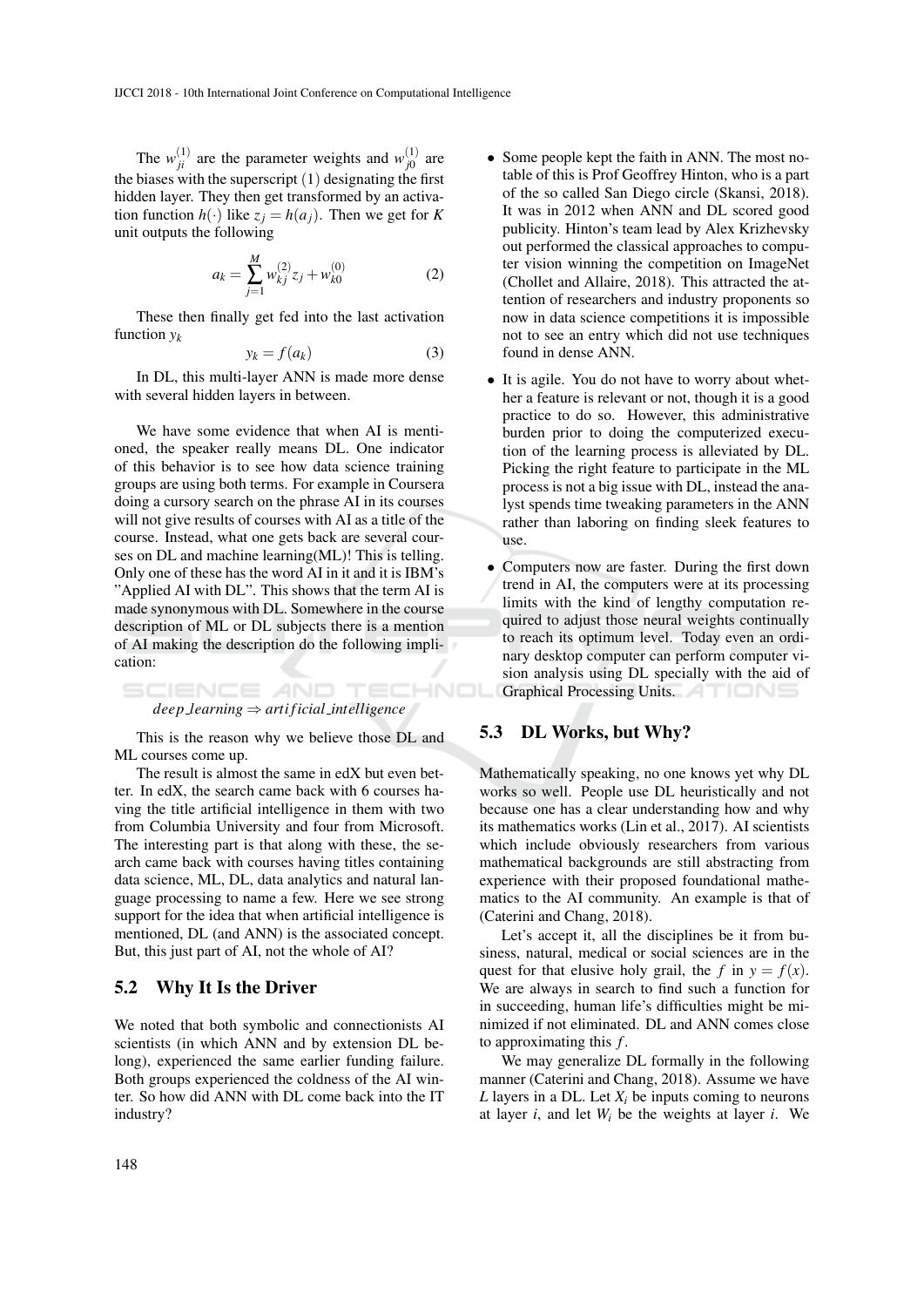will express the whole DL as a composition of functional transformations  $f_i: X_i \times W_i \longrightarrow X_{i+1}$ , where we understand that  $X_i$ ,  $W_i$ ,  $X_{i+1}$  are inner product spaces  $∀*i* ∈ *L*. Further let *x* be a vector and *x* ∈ *X*<sub>1</sub>. Then we$ can express the output function produced by the DL as

$$
\widehat{F}: X_1 \times (W_1 \times W_2 \times \cdots \times W_L) \longrightarrow X_{L+1} \qquad (4)
$$

We purposely use the 'hat' notation to emphasize the fact that it is estimating the real *F* behind the phenomenon we are modeling.

If we understand further that  $f_i$  as a function depending also on  $w_i \in W_i$  then we can understand  $F$ as

$$
\widehat{F}(x;w) = (f_L \circ f_{L-1} \cdots \circ f_1)(x) \tag{5}
$$

We come now to a very important result (Lewis, 2017).

Theorem 1 (Hornik's Theorem.). *Let F be a continuous function on a bounded subset of n-dimensional space. Let* ε *be a fixed tolerance error. Then there exists a two-layer neural network*  $\widehat{F}$  with a finite num*ber of hidden units that approximate F arbitrarily well. Namely, for all x in the domain of F, we have* |*F*(*x*)−*F*b(*x*;*w*)| < ε*. (Hornik, 1991).*

This is a powerful theorem, it states that a.) the generic DL depicted by  $\hat{F}$  is a *Universal Approximator* in that it can estimate real close to the unknown *F*; but also b.) that such an *F* can be approximated by a single hidden layer ANN. We can set this  $\varepsilon$  as small as we like and still find the  $\widehat{F}(x;w)$  for this  $F(x)$ .

DLs are highly effective estimators, it is the first "goto" method of choice when doing ML. Only when it fails to adequately account for the dataset under consideration will the analyst use other techniques.

Experts are of the opinion that using dense ANNs ie, DL, produce heaps better practical performance results. However, from a logical or conceptual standpoint, a simple ANN will do. However, DL, historically, is a re-branding of the work of Hinton on neural networks, who even shied away from using the term for describing his doctoral research (Skansi, 2018).

## 6 THE AGENT AND ONTOLOGY VIEW

An agent is a program that acts on behalf of the user but it can act also on behalf of a system as well. They can be autonomous or work with others. They sense their environment and act on it on behalf of an entity they represent. Lay people are not aware of this AI view in academia and industry. This is another aspect that does not get media attention. AI researchers adopted the idea that building an AI system is about the creation of *rational agents* (Russel and Norwig, 2010) (Russell, 2016) as far back in 1990s.

Under this view something has AI if it can do *bounded optimality*, i.e.,"the capacity to generate maximally successful behavior given the available information and computational resources" (Russell, 2016). Thus, it has AI if it will choose the best course of action under the circumstance. The operative word is *action*. Under this view an AI that acts by answering questions is "passive" if it performs no actions no more like a calculator. If the focus is in prediction, commonly found today, but no automatic action arising from it, then it falls short of AI. By this view, the product is operating as a "consultant" and is just a special case of the high level action oriented function performed by an agent. We are not saying there are no recommendation systems out there which may be viewed as an action, however, this is not happening pervasively in the community, by the way AI term is used.

Formally, an agent *g* turns or maps a series of observations *O*<sup>∗</sup> to a set of actions *A*.

$$
g: O^* \longrightarrow \mathcal{A} \tag{6}
$$

Viewed AI this way then it is easy to assess whether or not a so called entity is doing AI by simply examining if the said entity transforms what it senses into behavioral actions (Russel and Norwig, 2010).

The main proponent of this view is Stuart Russell (University of California, Berkeley) and Peter Norvig (Director of Research, Google Inc.) Their textbook *Artificial Intelligence: A Modern Approach* (Russel and Norwig, 2010) adopts such a view. The textbook is found in universities in 110 countries and is the 22nd most cited book in Citeseer<sup>6</sup>. In all likelihood a computer science graduate would have come across this view of AI.

Lastly, associated with the above view is another strict view that says there is no AI without an Information Architecture (IA) also known as an ontology or KR (Earley, 2016). Simply put, an ontology stores knowledge of a domain of interest which forms the foundation of computer reasoning wherein agents can interrogate and formulate the next action to choose. This view believes it will be hard for agents to run autonomously if it has no reasoning capability so that it can react rationally against its ever changing live environment.

We raise these angles here because they have great following in the AI community but the popular media does not cover.

<sup>6</sup>http://aima.cs.berkeley.edu/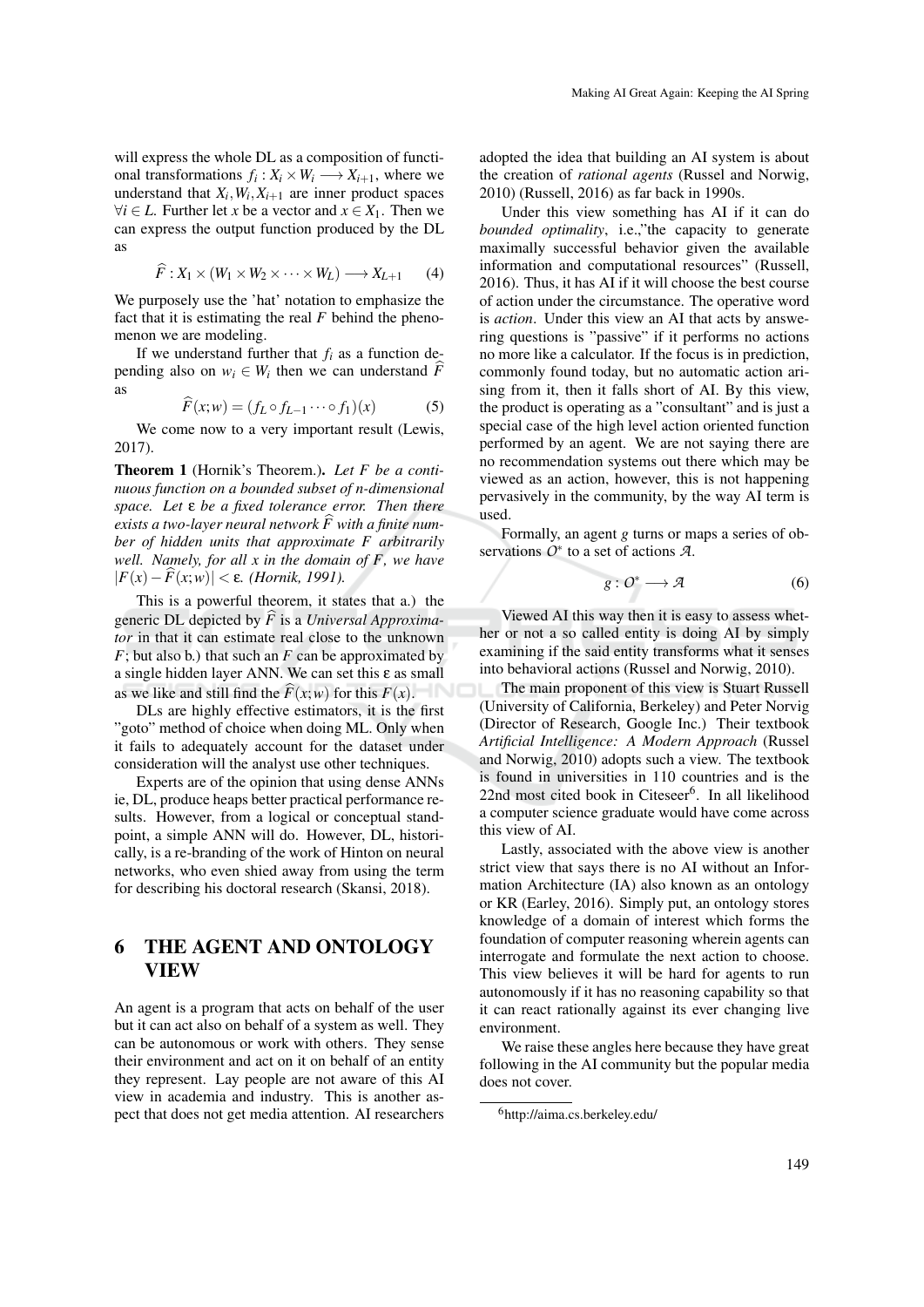## 7 LESSON FROM ECONOMICS

In a way the resurgence of AI has been driven by its contemporary use in the enterprise application market whereby computer software is implemented to satisfy the needs of the organization. Much of this software relies on the market's understanding of DL. Which, in turn, raises concerns as to where it is in the current phase of Gartner's hype cycle.

In order to address this concern, the relationship of DL with that of AI can be expressed in terms of the economic model of supply and demand. In terms of this model, DL through its real world usage for prediction and refinement in practice can be seen as the outcome of technology production, or supply. Whereas, the demand for DL stems from the use of AI in enterprise applications. The intersection between AI and DL is the equilibrium price between supply and demand and can be interpreted as the relative value ascribed to AI by enterprises.

This is where the distinction between strong and weak AI becomes fundamental to understanding the current phase of Gartner's hype cycle and whether another AI winter is likely to arise. DL by all accounts is, in fact, weak AI as it is geared to solve specific or particular tasks, namely prediction. However, AI, in its true sense, is expected to be hard AI as it maintains a capacity of intelligence to solve any problem. Thus the relationship between supply and demand can be updated to be the relationship between the supply of weak AI with the demand of hard AI.

This distinction matters as the predominant AI technique applied in enterprise applications is DL. Like all forms of technology in business, DL will suffer from diminishing marginal returns. This implies that as more and more DL is applied the lower there usefulness in fulfilling the needs of the enterprise application market.

Without the development of hard AI, as some point the usefulness of soft AI will reach its limitation and, in turn, be supplied in excess relative to its demands. This will create a surplus of soft AI. To return to a point of equilibrium a downward correction of the value of AI will occur, thereby triggering a new AI winter. In this basis DL cannot be allowed to be the only form of AI.

# 8 KEEPING AI IN SPRING

The McKinsey Company (Chui et al., 2018) is predicting a very rosy future for AI estimating that AI's impact specially in marketing, sales, supply-chain and manufacturing to be from \$T 3.5-15.4. This is

massive. However, could such prophecy produce another backlash Lighthill Report (Lighthill, 1973)? At the time of this writing, bloggers are coming out predicting yet a coming winter (Piekniewski, 2018).

We suggest the following:

- 1. The late John McCarthy, responding to the Lighthill report said "it would be a great relief to the rest of the workers in AI if the inventors of new general formalisms would express their hopes in a more guarded form than has sometimes been the case" (McCarthy, 2000). It is indeed a very wise counsel.
- 2. Let us not transfer the achievements of weak AI into strong AI. It seems when weak AI succeeds, the enthusiasts are quick the extrapolate this to the immediate possibility AGI. Part of this is to educate the media on such distinctions. It is not productive to go along their sensational spin without saying anything.
- 3. ML and DL practitioners should be aware of the agent and ontology aspects of AI that way they do not get carried away with misguided enthusiasm of the media. Mere classification or prediction is only small aspect of an agent's function; the AI device of any sort must act beyond "consultant answering" activities.
- 4. Though DL has had lots of gains, it has limitations too. DL is not enough in most cases because prediction does not address subsequent needed actions after that. Next best action to take involves reasoning beyond what DL provides. Many believe the step forward is to combine symbolic AI with connectionist AI (Sun and Alexandre, 1997). We also concur with (Marcus, 2018) which says that DL is not adequate to produce higher level of intelligence. We believe that the best way to do this is embedding DL into some form of an agent. By economic reasoning, DL will not be the sole source of AI success. This is not sustainable in the long run.
	- 5. Overselling AI through, i.e., weak(soft) AI, will imply overloaded demands spilling over to pressure for a strong (hard) AI. A balanced message is to communicate that we are not there yet thereby adjusting the expectation of investors. This has a better effect of being in the realm of the sustainable. Promising modest jumps in AI ability then exceeding it is a far suitable outcome than raising the promised bar and then failing to clear it. The latter brings disrepute and makes us worst off.